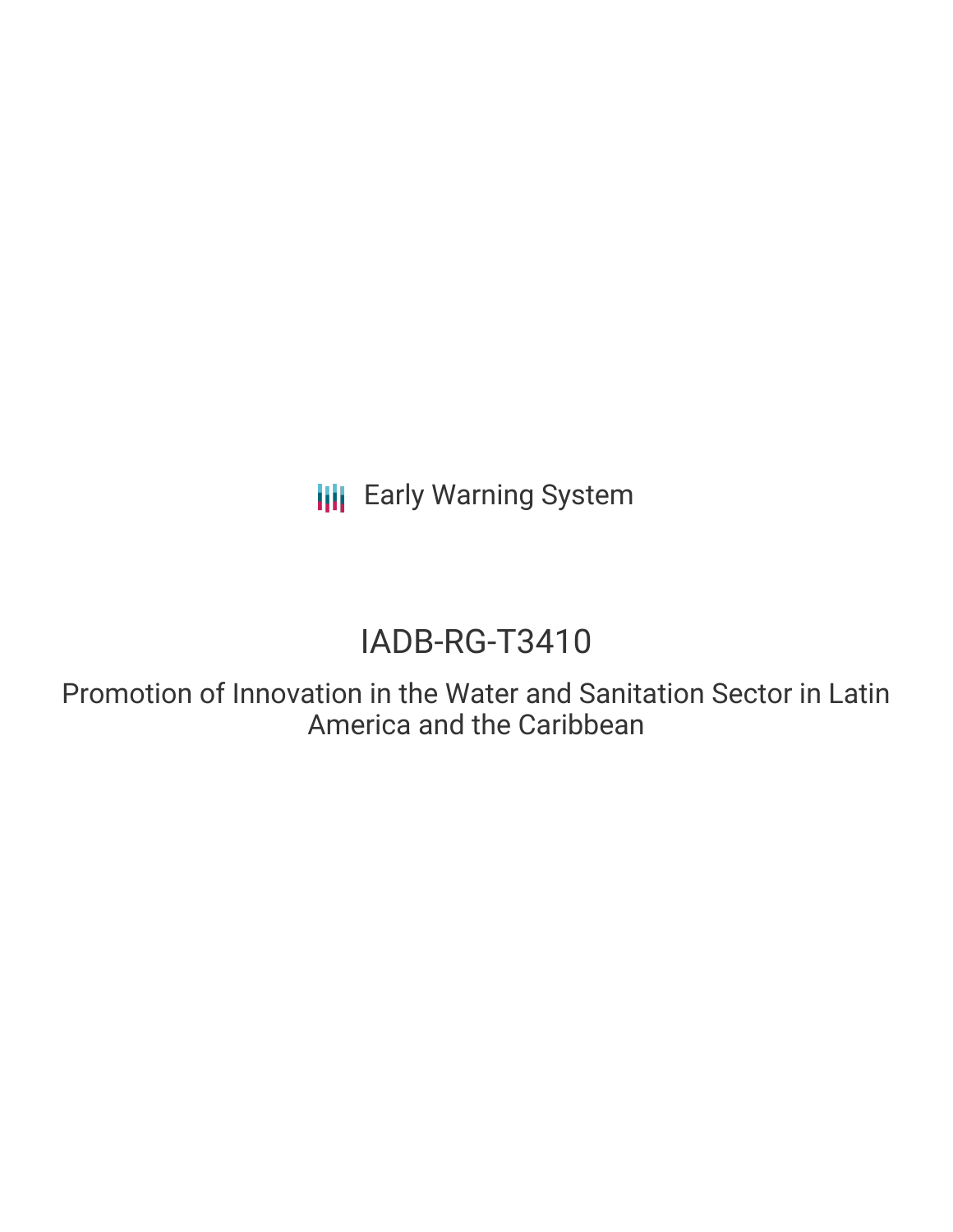

## **Quick Facts**

| <b>Financial Institutions</b>  | Inter-American Development Bank (IADB)             |
|--------------------------------|----------------------------------------------------|
| <b>Status</b>                  | Active                                             |
| <b>Bank Risk Rating</b>        | С                                                  |
| <b>Voting Date</b>             | 2019-04-02                                         |
| <b>Borrower</b>                | Regional                                           |
| <b>Sectors</b>                 | <b>Technical Cooperation, Water and Sanitation</b> |
| <b>Investment Type(s)</b>      | Grant                                              |
| <b>Investment Amount (USD)</b> | \$0.40 million                                     |
| <b>Project Cost (USD)</b>      | \$ 0.40 million                                    |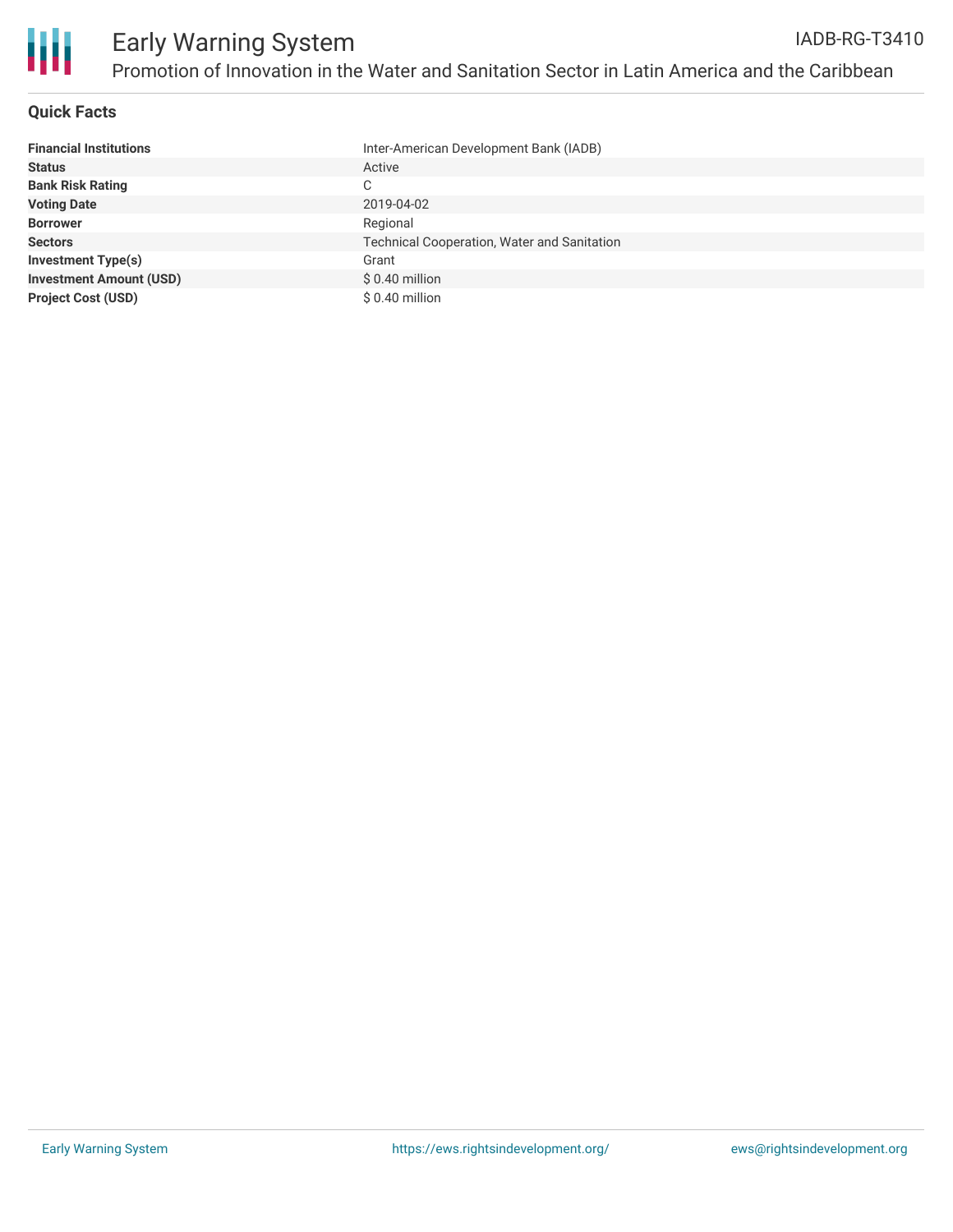

## **Project Description**

The Water and Sanitation Division (INE / WSA) of the IDB intends to accelerate the introduction of innovative solutions in the sector to generate intelligent and inclusive water and sanitation services that in turn contribute to improving sustainable management and the use of water services, water and sanitation for everyone. The objective of this initiative is to support operators of water and sanitation services in the design and implementation of tools that allow them to identify, incubate, test, implement and scale innovation solutions and products.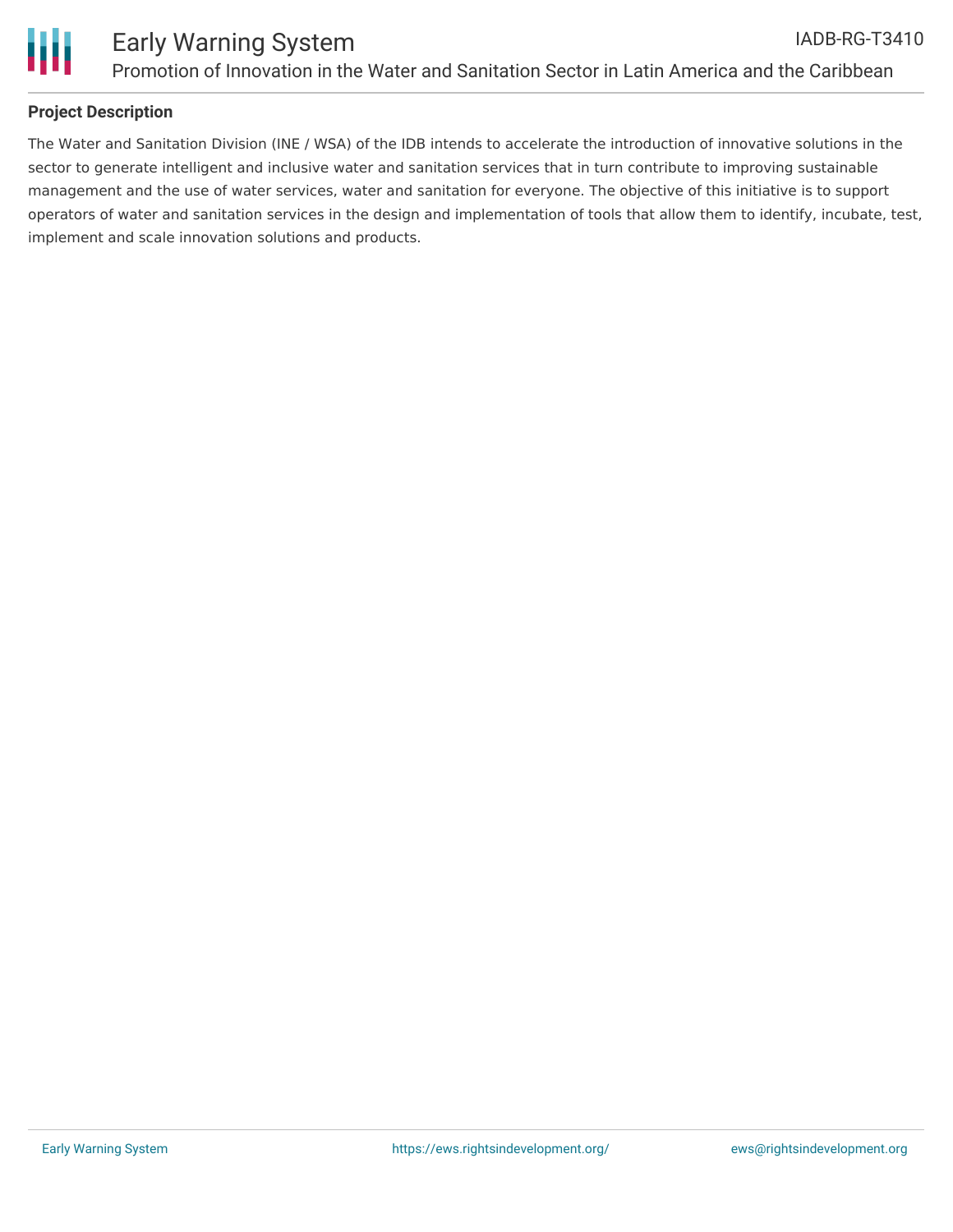

#### **Investment Description**

• Inter-American Development Bank (IADB)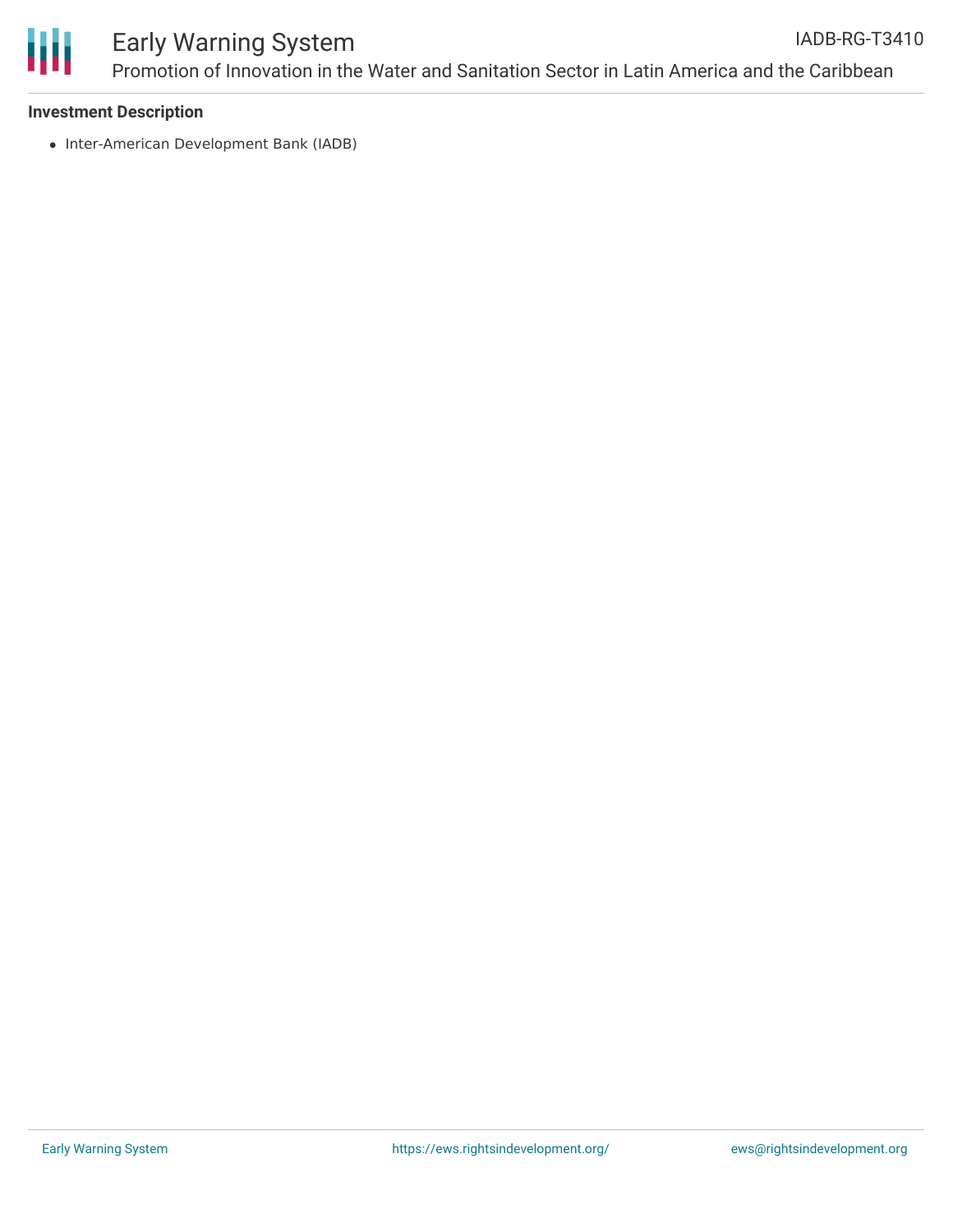# **Contact Information**

#### ACCOUNTABILITY MECHANISM OF IADB

The Independent Consultation and Investigation Mechanism (MICI) is the independent complaint mechanism and fact-finding body for people who have been or are likely to be adversely affected by an Inter-American Development Bank (IDB) or Inter-American Investment Corporation (IIC)-funded project. If you submit a complaint to MICI, they may assist you in addressing the problems you raised through a dispute-resolution process with those implementing the project and/or through an investigation to assess whether the IDB or IIC is following its own policies for preventing or mitigating harm to people or the environment. You can submit a complaint by sending an email to MICI@iadb.org. You can learn more about the MICI and how to file a complaint at http://www.iadb.org/en/mici/mici,1752.html (in English) or http://www.iadb.org/es/mici/mici,1752.html (Spanish).